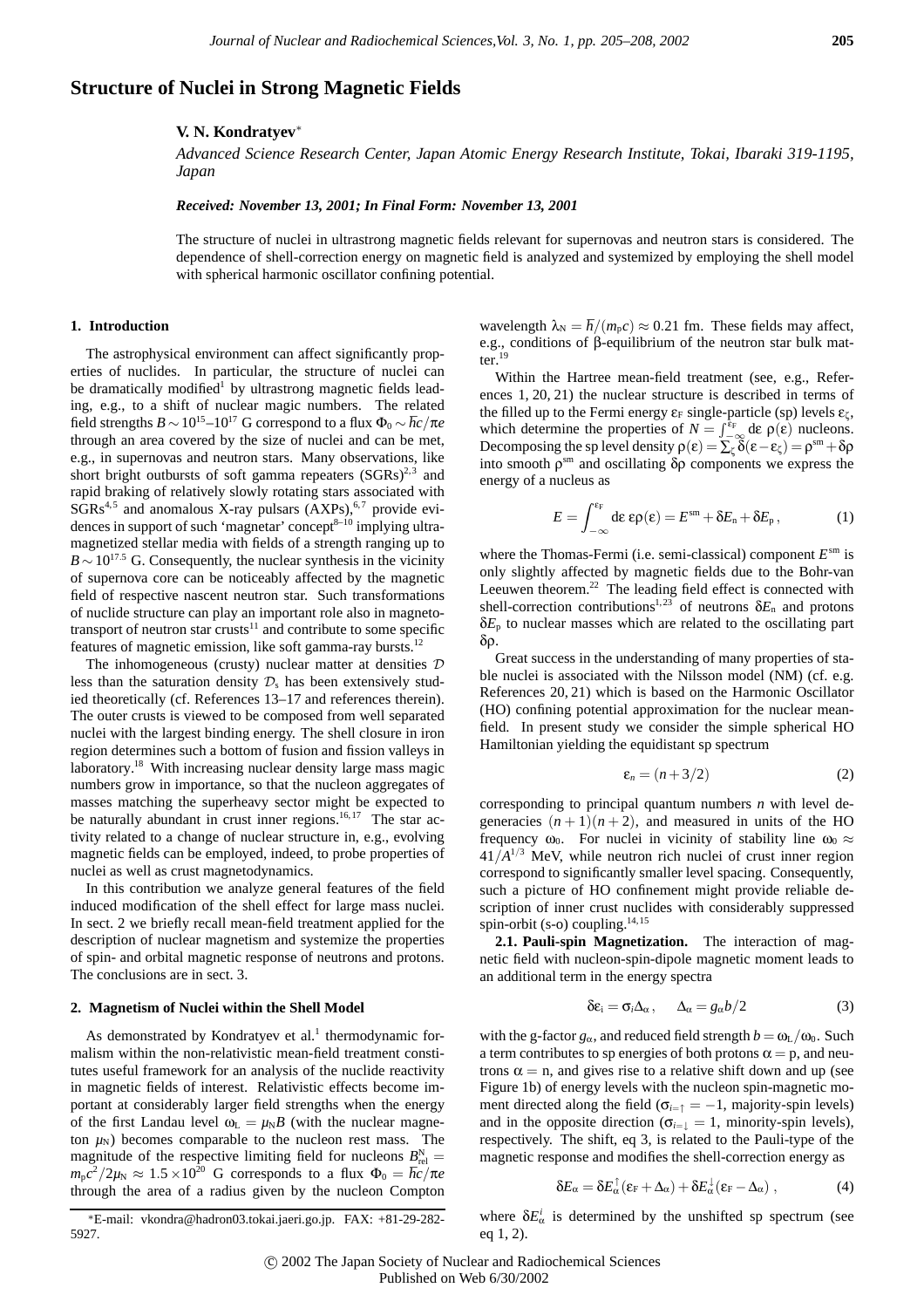The spin magnetization represents predominant effect in the magnetic field dependence of the neutron shell-correction energy and leads to a phase-shift of shell-oscillations.<sup>1</sup> This behavior is caused by the field dependent interference of contributions coming from the majority- and minority-spin neutrons to the total energy. As illustrated in Figure 1a such an interference gives rise to oscillations of the shell-energy as a function of magnetic field strength with a period  $b_s \approx 0.5$ . Figure 1b indicates that for nearly stable nuclei the respective magnetic field  $B_s \sim \omega_0/\mu_N \sim 10^{16} - 10^{17}$  G induces the relative shift  $\Delta_n$ , eq 3, of neutron majority- and minority-spin energy levels which is comparable to the energy difference between major shells given by the HO frequency  $\omega_0$ . In particular, at field strengths corresponding to the region near  $b \approx |2g_n|^{-1} \approx 0.26$  the level spacing and the degeneracies are decreased resulting in a suppression of the shell effect as compared to the values related to level crossings,  $b_{cr} = |k/g_n|$  with an integer *k*.

At zero-field the pronounced minima are displayed at neutron numbers,  $N_{\rm m}^0 = 8$ , 20, 40, 70, 112, 168, ..., associated with closed shells, as extensively discussed in, e.g., Reference 20. In the case of  $b \approx |1/g_n|$  the level spacing and the shell-oscillation am-



Figure 1. (a) Spherical HO model prediction of the neutron shellcorrection energy versus the neutron number *N* and the parameter *b*. Smaller energies are indicated by white regions, while the dark regions denote larger energies. The contours are plotted with the step 0.5 starting from  $-1.5$  for the quantity  $\delta E_n \cdot 8\pi^4/(\omega_0 X^2)$ . The thick solid lines are related to the relationship eq 5. (b) The dependence of the majority- (solid lines) and minority-spin (dashed lines) energy level on the magnetic field. The energy and the field are measured in the units of the HO level spacing  $\omega_0$  and  $[\omega_0/g_n\mu_N]$ , respectively. The figures at the level crossings (indicated by triangles) show the total nucleon number when the levels are filled starting from the bottom. The level degeneracies are displayed by the numbers attached to respective lines.

plitude are nearly the same as at  $b \approx 0$ . However, as indicated in Figure 1b level occupation numbers are rather different in these two cases. Consequently, the positions of shell-energy minima are replaced. At the field strength matching the first level crossing the familiar spherical HO magic numbers are turned into anti-magic, i.e. associated with positive maxima of the shellcorrection energy, while the open shell anti-magic numbers become the closed shell magic numbers. For grand canonical ensemble the field dependence of the shell energy minima can be obtained from the condition of constant arguments in eq 4. This yields an approximation

$$
N_{\rm m}^{\pm}/N_{\rm m}^0 \approx (1 \mp g_{\rm n} b / 2 (3 N_{\rm m}^0)^{1/3})^3, \tag{5}
$$

where  $\pm$  corresponds to upper and lower valleys extending from the respective zero-field magic numbers  $N_{\rm m}^0$  (see Figure 1a). As evident from Figure 1a linear term dominates such a dependence. We note that magic number of canonical ensemble deviate from the case of grand canonical by about 1% and 5% at the first and second level crossings, respectively.

The effect of a sign change in the shell-correction energy remains when accounting for the spin-orbit interaction as well.<sup>1</sup> Furthermore, the sign inversion occurs at the field strength that is almost an order of magnitude smaller than the oscillation period  $B<sub>s</sub>$  (see above).

**2.2. Orbital Magnetism.** The interaction of magnetic field with moving along the confined trajectory proton charge gives rise to an additional modification of proton spectra which at small field strengths  $b \ll 1$  reads

$$
\delta \varepsilon_{0} \approx bl_{3}, \qquad (6)
$$

where  $l_3$  denotes the projection of the proton angular momentum on the field axis. Switching off the Pauli response (i.e.  $\Delta_p = 0$  in eq 4) the properties of the orbital magnetism can be easily seen by employing the simplified expression for the shellcorrection energy at conditions of weak fields in the form (see References 1,24)

$$
\delta E_{o}^{i} \approx -\frac{\omega_{0}X(X+1)}{8\pi^{4}}\sum_{k=1}k^{-2}\cos(kX)j_{0}(bkX), \qquad (7)
$$



**Figure 2.** Effect of orbital magnetism in the proton shell-correction energy versus the proton number *Z* and the parameter *b* for the spherical HO potential. The white regions display to the energy minima (i.e. the wells), while the dark regions indicate the maxima (i.e. the hills) in the shell-correction energy landscape. The contours are plotted with the step 0.15 starting from −1 for the quantity  $\delta E_p \cdot (1 + b/b_0) 8\pi^4/(\omega_0 X^2)$ , where  $b_0 = (4.90^{1/3})^{-1} \approx 0.056$ . Thick solid lines represent eq 9, while dashed lines correspond to eq 8.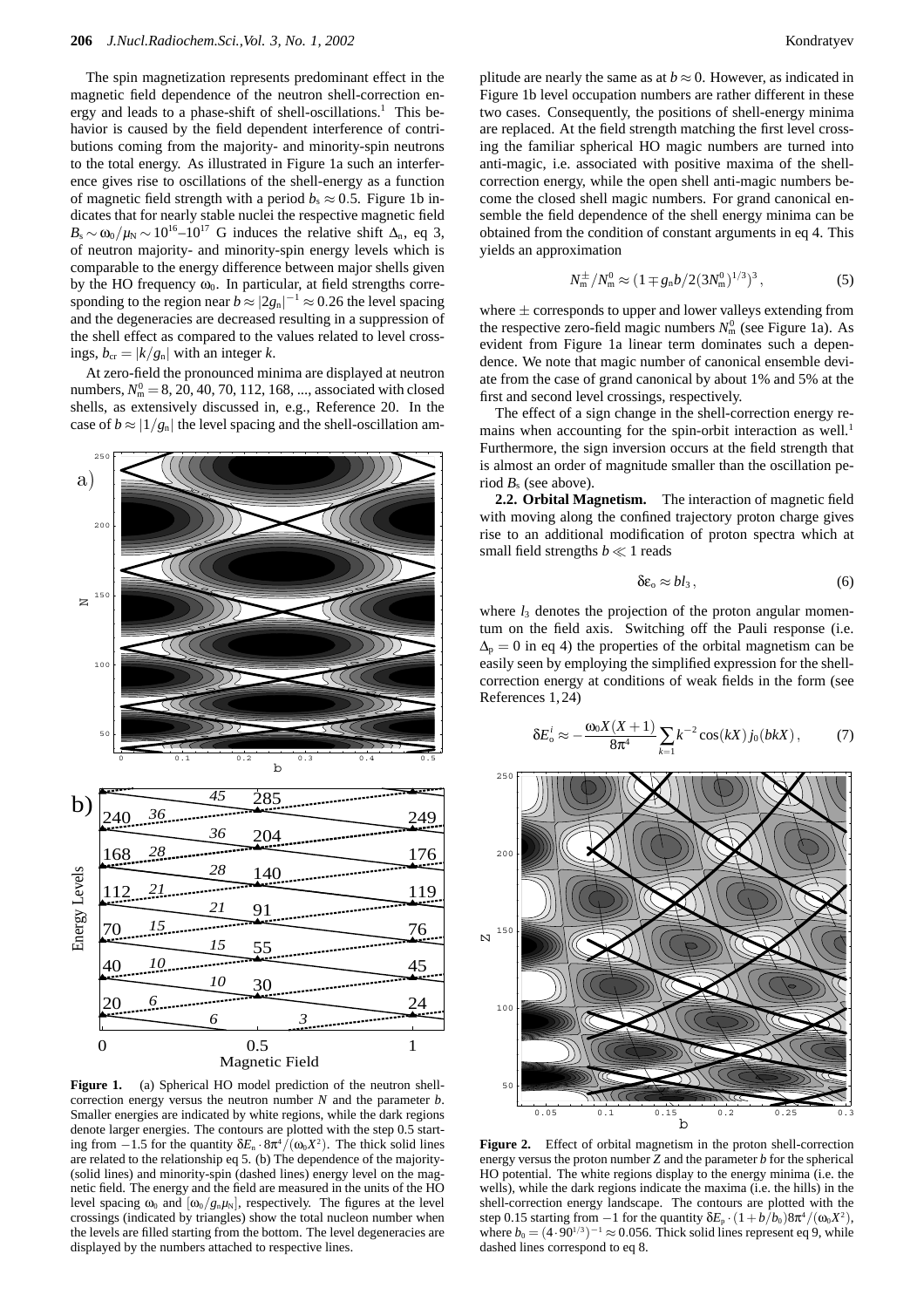where  $X = 2\pi\varepsilon_F/\omega_0 \approx 2\pi(3N)^{1/3}$  counts the number of filled shells in zero-field limit. The effect of orbital magnetism consists, therefore, in a modulation of components for a nonperturbed spherical HO by the spherical Bessel function with the field dependent argument. As indicated by eq 7 and illustrated in Figure 2 the weak field leads to regular oscillations of the shell-correction energy as a function of the field strength as well as overall suppression the shell effect with increasing *b* at zero s-o coupling. As seen in Figure 2 local maxima of the shellenergy amplitude arise along the lines

$$
Z^p \approx [(p+1/2)/2b]^3/3
$$
 (8)

with an integer *p*. The shell-correction component vanishes when in eq 8  $p = k + 1/2$  at integer k. Therefore, orbital magnetism yields the oscillation period  $b_0 \approx X^{-1} \sim A^{-1/3}$  corresponding to the field strength  $B_0 = \omega_0 / \mu_N X \sim A^{-2/3}$ . This estimate (cf. also Figure 2) yields a weaker field for heavier nuclei in order to invert the sign of the proton shell-correction energy as well as to wash out the shell-structure. The minima valleys in shell-correction energy landscape follow the lines

$$
Z_{m}^{\pm}/Z_{m}^{0} \approx [(1 \mp b_{m})/(1 \mp b)]^{3}, \quad b_{m} = 1/(4(3Z_{m}^{0})^{1/3}), \quad (9)
$$

with a good accuracy up to the third oscillation.

**2.3. Paramagnetism versus Orbital Magnetism of Protons in Nuclei.** The magnetic field dependence of the proton shellcorrection energy is given as a combination of the discussed in sect. 2.1, Figure 1 and eq 4, Pauli-magnetism and the Landautype of orbital magnetism related to proton ballistic dynamics (see Figure 2 and eq 6, 7). Switching on the spin-magnetic response we obtain the proton shell-correction energy which is shown in Figure 3 as a function of the proton number *Z* and magnetic field strength *b*. As seen the damped oscillations of the shell energy correspond to the period  $b_{so}$  decreasing with the mass number similarly to a pure orbital magnetism. The Pauli-type magnetization reduces, however, additionally the field strength that is required to change the sign in the proton shell-correction energy. The phase-shift on  $\pi$  (i.e. the reversed sign) occurs at the parameter *b* which is considerably smaller than the value  $1/g_p$ . The interplay between the Landau-type and spin-magnetism gives rise to an extra-decrease of the period of a sign oscillation. The relevant field strength is, therefore,



**Figure 3.** Spherical HO model prediction for the magnetic field dependent proton shell-correction energy when including spin and orbital magnetization. The contours are the same as in Figure 2, while thick solid lines are associated with eq 10.

smaller than the corresponding field for neutrons by a factor exceeding the ratio  $|g_p/g_n|$ . At the Fermi energy the respective magnetic field shifts the proton majority- and minority-spin levels on an energy ( $\delta \epsilon_i + \delta \epsilon_o$ ) comparable to the HO level spacing  $\omega_0$ . The energy of the first Landau level  $\omega_L$  is, however, by the factor 6–7 smaller than the energy difference between the major shells, while the radius of the proton cyclotron orbit is larger than the radii of nuclei on approximately the same factor. Consequently, Landau levels give almost no contribution to the magnetism of nuclei. The orbital magnetism in such a case is mainly given by an interaction of the magnetic field with the magnetic dipole arising from the quantum orbital motion of protons inside the nucleus. The orbital magnetic response of such an inhomogeneous system is considerably amplified as compared to the magnetism of a homogeneous liquid which originates from the quantization of proton orbital motion in magnetic field. The Landau levels are expected to contribute noticeably to the magnetic response when their and nuclear radii become comparable. Corresponding field strength  $B_{\text{L}} \sim 10^{19}$  G.

As seen from the comparison of Figures 1, 2 and 3 the interplay between spin and orbital magnetic reactivities yields more complicated proton shell-correction energy landscape as compared to their independent responses in a field. In this case the magnetic field evolution of the proton shell-energy valleys can be guided by the lines

$$
Z_{\rm m}^{\pm}/Z_{\rm m}^0 \approx \left( \left[ (1 \mp b_{\rm m})/(1 \mp b) \right] \pm g_{\rm p} b / 2 (3 Z_{\rm m}^0)^{1/3} \right)^3 \tag{10}
$$

which represent a combination of eq 5, but with proton g-factor *g*p, and eq 9. As illustrated in Figure 3 the valleys display irregular shapes passing from upper to lower lines.

It is worthy to recall here that the presence of s-o interaction leads, in addition, to an anomalous field dependence of the proton shell-correction energy amplitude.<sup>1</sup> The proton orbital magnetism yields rather pronounced enhancement of the shell effect. Especially, when the values of the parameter *b* are close to the spin-orbit strength, the shell-oscillation amplitude can be considerably amplified.

## **3. Conclusion**

In summary, we have discussed an effect of ultrastrong magnetic fields on the structure of nuclei. As shown within the employed mean-field treatment such a field influence can be viewed as a shift of nucleon energy levels which is governed by the projection of respective magnetic moments on the field axis. Making use of the shell model with spherical HO confining potential we have analyzed common features of magnetic field dependence of shell-correction energy and magic numbers. For neutrons such effects entirely originate from the Pauli-type paramagnetic response. As a consequence, for equidistant HO spectrum the neutron shell-correction energy displays almost periodic behavior as a function of the magnetic field strength. As seen within the considered model the field evolution of valleys associated neutron magic numbers follow nearly straight lines corresponding to eq 5.

The interplay between spin- and orbital-magnetism determines the proton magnetic response. As demonstrated at zero spin-orbit interaction the Landau-type of orbital magnetic response results in a dumped oscillations of the shell energy as a function of magnetic field. The overall amplitude of shell oscillations is inversely proportional to the magnetic field strength, while the amplitude maxima arise at the fields given by eq 8. The energy minima valleys associated with magic numbers follow the lines associated with eq 9. The combination of spinand orbital magnetic response brings complicated shell correction energy landscape. The valleys of nuclear magics extend attaching upper and lower lines of eq 10, repeatedly.

As a matter of fact, the nuclear level density represents an important ingredient to the prediction of nuclear reaction cross